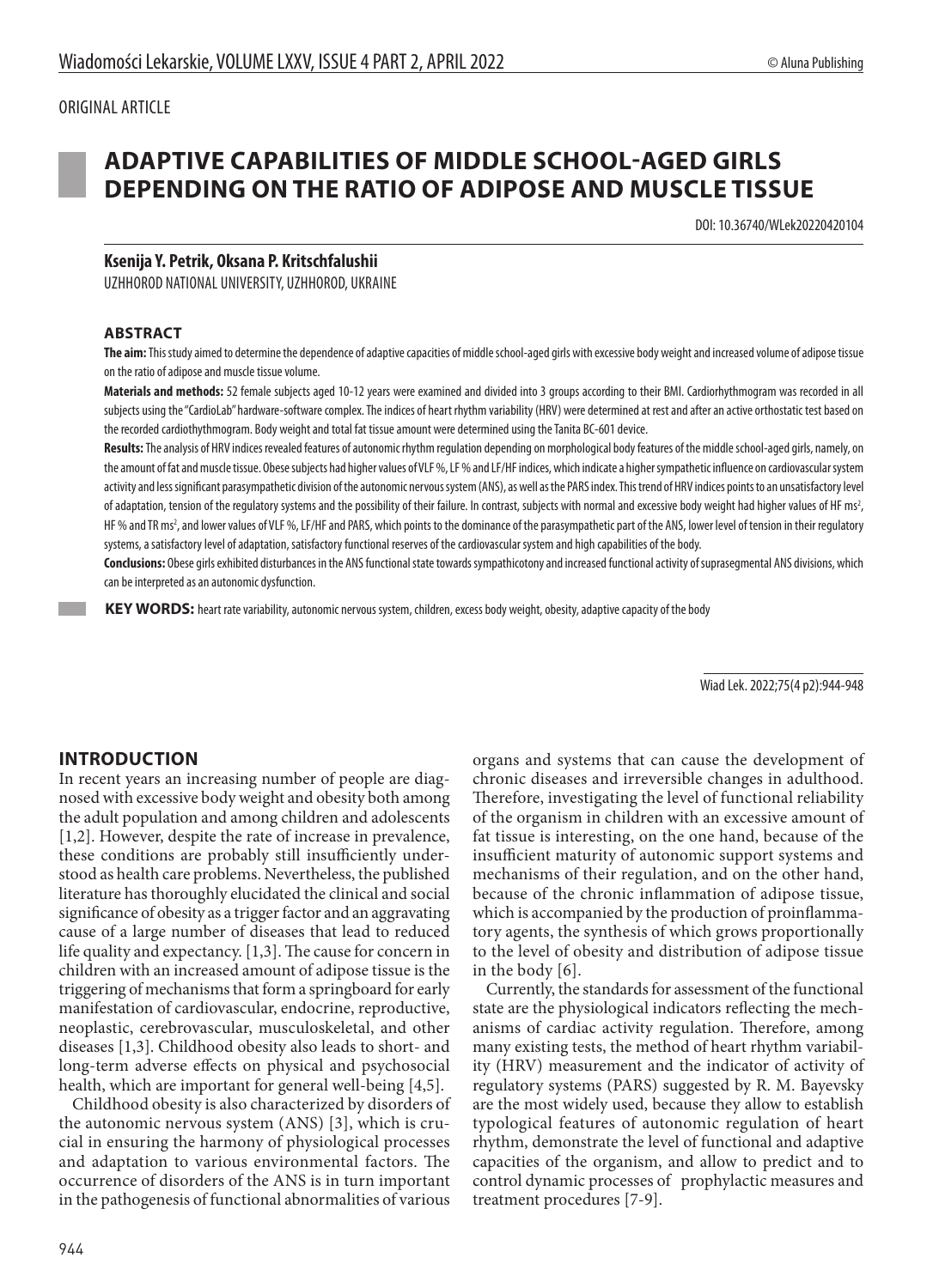

**Fig. 1.** Evaluation of PARS using the CardioLab device

#### **THE AIM**

The aim of this study was to determine the dependence of adaptive capacities of middle school-aged girls with excessive body weight and increased volume of adipose tissue on the ratio of adipose and muscle tissue volume.

#### **MATERIALS AND METHODS**

The study involved 52 girls aged 10-12 years without pathological changes according to the clinical examination and the principles of biomedical ethics. They were divided into 3 groups based on the body mass index (BMI). Normally, children's BMI is lower than that of adults, and its normal value is in the range from 15 to 18.5 kg/m<sup>2</sup>, depending on the age. To characterize BMI deviations from normal values, the majority of clinicians use a 5-point scale (Table I) [10]. At the same time, the International Obesity Task Force (IOTF) recommends that children from 2 to 18 years old be considered overweight if their BMI is between 25 kg/m<sup>2</sup> and 30 kg/  $\text{m}^2$ , and considered obese if their BMI is >30 kg/m<sup>2</sup> [10,11].

In addition, current recommendations define obesity in children and adolescents if the body weight exceeds the reference values for the given age by 20% or more, and the amount of total body fat exceeds 25% for boys and 30% for girls [12]. The percentage amount of total fat (TF, %) in the bodies of examined subjects was determined using the Tanita BC-601 (Japan) scale/analyzer that functions by measuring the electrical impedance of tissues when a low-intensity constant electrical current is passed through them.

According to these considerations, Group 1 included children with BMI of 5 points, Group 2 included children with BMI of +4 and +3 points, and Group 3 included children with BMI of +2 points.

The functional state of the ANS was assessed by intervalocardiography using the hardware-software complex "CardioLab" (HAL "Medica", Ukraine), which allows obtaining spectral indices of heart rhythm variability (HRV) and characterizing the functional activity of different branches of the ANS. Specifically, the tone of the sympathetic, parasympathetic, and suprasegmental branches of the ANS was assessed by the power of the low-frequency (LF, ms<sup>2</sup>), high-frequency (HF, ms<sup>2</sup>), and very low-frequency (VLF, ms<sup>2</sup>) spectral ranges respectively. The balance of the sympathetic and parasympathetic ANS branches was evaluated by the ratio of low- and high-frequency components of HRV: LF/H.

The adaptive capabilities of the subjects were assessed by the PARS value, which allows to quantitatively evaluate the functional state of the body in points, as well as by the response to the orthostatic test. The analysis of PARS values allows to diagnose the following functional health conditions: the green zone (1 to 3 points) – the normal state, satisfactory adaptation, and high functional capacities; the yellow zone (4 to 7 points) – the state of tension of the regulatory systems, decrease of the functional reserves, i.e. the premorbid state; the red zone (8 to 10 points) - the state of deterioration of the regulatory systems, failure of the adaptation processes – asenization.

Clinical assessment of the results of the orthostatic testing was done using the coefficient of response to orthostatic testing (Cr), which shows the degree of rhythm increase in percentage points during the transition process. The possible outcomes of the orthostatic test and the associated Cr values are as follows: normal, Cr below 30%; decreased, Cr below 30%; and paradoxical with rapid stabilization of rhythm; Cr above 30%.

The results were analyzed using Jamovi 0.8-1.0 software (Affero General Public License 3). The method of descriptive statistics with the estimation of arithmetic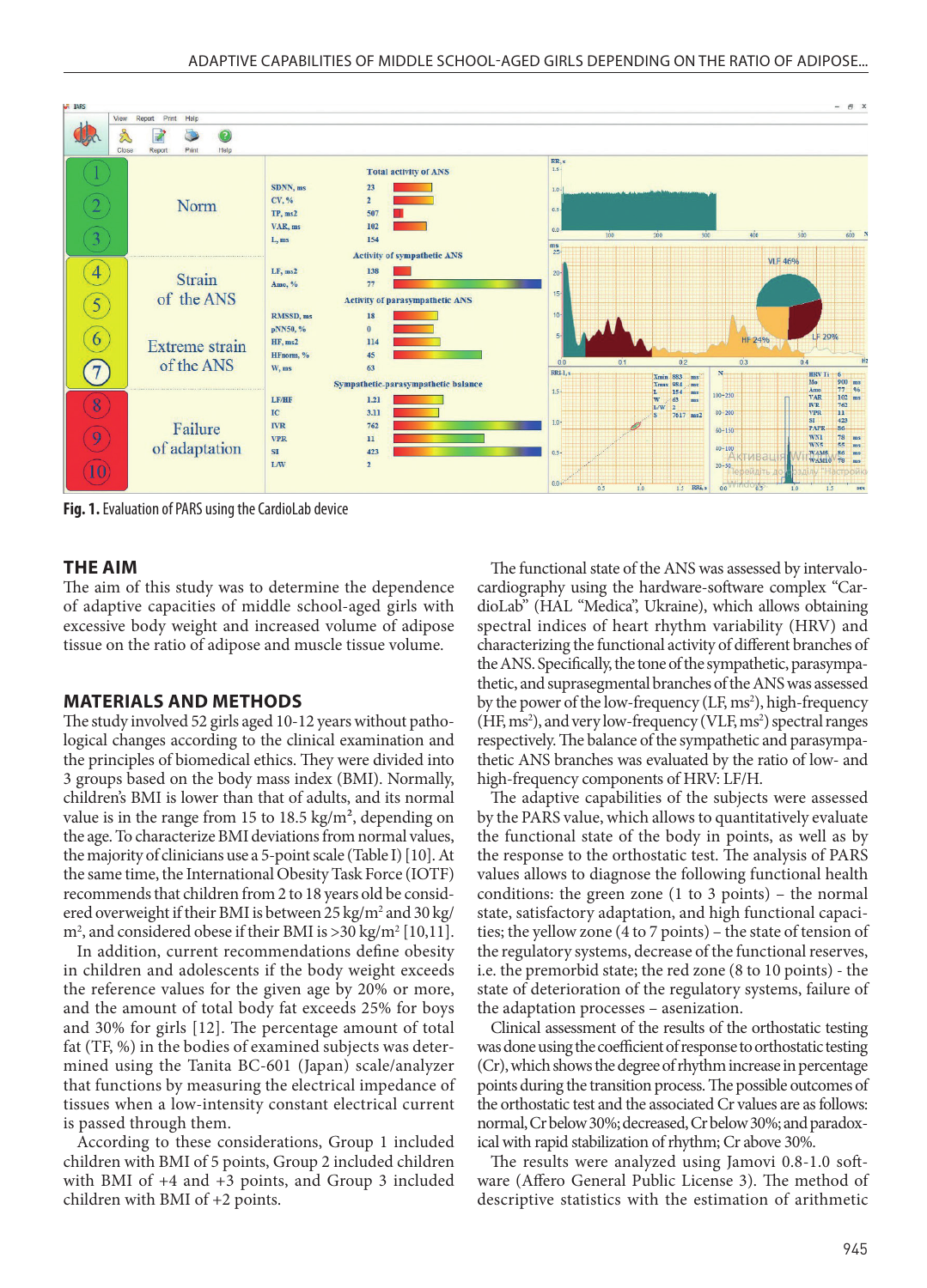| Table I. Criteria for assessing the deviation of BMI from the ideal value according to the 5-point system. |  |  |  |  |
|------------------------------------------------------------------------------------------------------------|--|--|--|--|
|------------------------------------------------------------------------------------------------------------|--|--|--|--|

| <b>Body weight assessment in girls</b> |      |      |      |      |      |      |      |
|----------------------------------------|------|------|------|------|------|------|------|
| <b>Score</b><br>Age                    | $-2$ | -3   | -4   |      | $+4$ | $+3$ | $+2$ |
| 10                                     | 14.3 | 15.0 | 15.9 | 17.1 | 18.0 | 21.8 | 24.2 |
| 11                                     | 14.6 | 15.3 | 16.2 | 17.8 | 19.0 | 23.0 | 25.7 |
| 12                                     | 15.0 | 15.6 | 16.7 | 18.3 | 19.8 | 23.7 | 26.8 |

+4 - mild increase in body weight

+ 3 - moderate increase in body weight

+ 2 - pronounced increase in body weight

4 – mild decrease in body weight

3 - moderate decrease in body weight

2 - pronounced decrease in body weight

5 - exact correspondence of body weight to age

| Table II. Mean values of HRV indicators in middle school-aged children with different BMI values ( $M \pm m$ ) |
|----------------------------------------------------------------------------------------------------------------|
|----------------------------------------------------------------------------------------------------------------|

| <b>HRV</b> indicators | Group $1(n=22)$ | Group $2(n=18)$           | Group $3(n=12)$   |
|-----------------------|-----------------|---------------------------|-------------------|
|                       | (BMI 5 points)  | $(BMI + 4 and +3 points)$ | (BMI +2 points)   |
| TP, ms2               | 3448±91         | $2657 \pm 163$ **         | $1822 \pm 212$ *  |
| HF, ms2               | 751±81          | $515 \pm 148$ *           | $181 \pm 97$ **   |
| LF, ms2               | $1593 \pm 10$   | 948±125 **                | 713±135 **        |
| VLF, ms2              | $1157 \pm 1$    | 1024±159                  | $957 \pm 145$ *   |
| LF/HF                 | $2,1\pm0,22$    | $1,84\pm0,23$             | $3,9\pm 0.26$ **  |
| HF, %                 | $18,6 \pm 2.4$  | $15,8 \pm 3,6$            | $8,4\pm2.7**$     |
| LF, %                 | $46,0{\pm}2.7*$ | $43,2+4.7$                | $38.2 \pm 2.5$ *  |
| VLF, %                | $35,4 \pm 3.1*$ | $41,0\pm2.7*$             | 53,4 $\pm$ 3.9 ** |
| PARS, units           | $2,164\pm1,617$ | 2,579±1,625               | 5,478±1,581 **    |
| Cr, %                 | $26,5 \pm 3,9*$ | $47,2 \pm 4,6*$           | $66,0{\pm}5,8*$   |

Note: Differences were statistically significant at \* p≤0.05; \*\* p≤0.01

mean (M) and the error of the arithmetic mean (m) was used. The Mann-Whitney U-criterion was used to make a cross-group comparison of the quantitative indicators. The results were considered significant at p<0.05.

#### **RESULTS**

According to the BMI, the  $1<sup>st</sup>$  group included 22 (42%) children, the  $2<sup>nd</sup>$  group included 18 (35%) children, and the  $3<sup>rd</sup>$  group included 12 (23%) children. The average BMI of girls in the 1<sup>st</sup>, 2<sup>nd</sup>, and 3<sup>rd</sup> group was 17.7±0.4 kg/m<sup>2</sup>, 20.9±0.6 kg/m<sup>2</sup>, and 25.6±0.9 kg/m<sup>2</sup> respectively. The percentage of total fat was 17.2 $\pm$ 0.8%, 20.6 $\pm$ 0.7%, and 25.3 $\pm$ 1.2% in the 1<sup>st</sup>, 2<sup>nd</sup>, and 3<sup>rd</sup> group respectively. There was a statistically significant difference in the average values of BMI and TF% between groups 1 and 2, 1 and 3, and 2 and 3.

To evaluate the mechanisms of regulation of physiological functions of the body, the features of autonomic regulation, the relationship between sympathetic and parasympathetic branches of the ANS, and the tension of the regulatory systems and functional reserves, the analysis of HRV indices in girls with different morphological status was used. These indices are summarized in Table II.

The analysis of HRV indicators in groups of children with different BMI revealed that girls with normal and excessive body weight had similar indicators, while girls with obesity had significantly different indicators compared to the other two groups.

The TP indicator, which reflects the total level of activity of the regulatory systems, in children with normal body weight was 3448±113 ms<sup>2</sup>, in overweight children - 2657±163 ms<sup>2</sup>, and in children with obesity - 1822±212 ms<sup>2</sup>. The power indicator in high-frequency range (HF) in group 1 was 751±78 ms<sup>2</sup>, in group 2 - 515±148 ms<sup>2</sup>, and in group 3 - 181±97 ms<sup>2</sup>. The power in the low-frequency range (LF) in children with normal body weight was 1593±100 ms<sup>2</sup>, in overweight children  $-948\pm125$  ms<sup>2</sup>, and in children with obesity  $-713\pm135$  ms<sup>2</sup>. The power in the range of very low frequencies (VLF) in the 1<sup>st</sup> group was  $1157 \pm 114$  ms<sup>2</sup>, in the 2<sup>nd</sup> group -  $1024 \pm 159$  ms<sup>2</sup>, and in the  $3<sup>rd</sup>$  group - 957 $\pm$ 154 ms<sup>2</sup>. Low- to high-frequency ratio (LF/HF) was  $2,1\pm0,22$  in children with normal body weight, 1,84±0,23 in children with excessive body weight, and 3,9±0,26 in obese children. The value of the complex index of activity of the regulatory systems (PARS) was equal to 2,164 $\pm$ 1,617 units in children in the 1<sup>st</sup> group, 2,579  $\pm$  1,625 units in children in the  $2<sup>nd</sup>$  group, and  $5,478 \pm 1,581$  units in children in the 3rd group.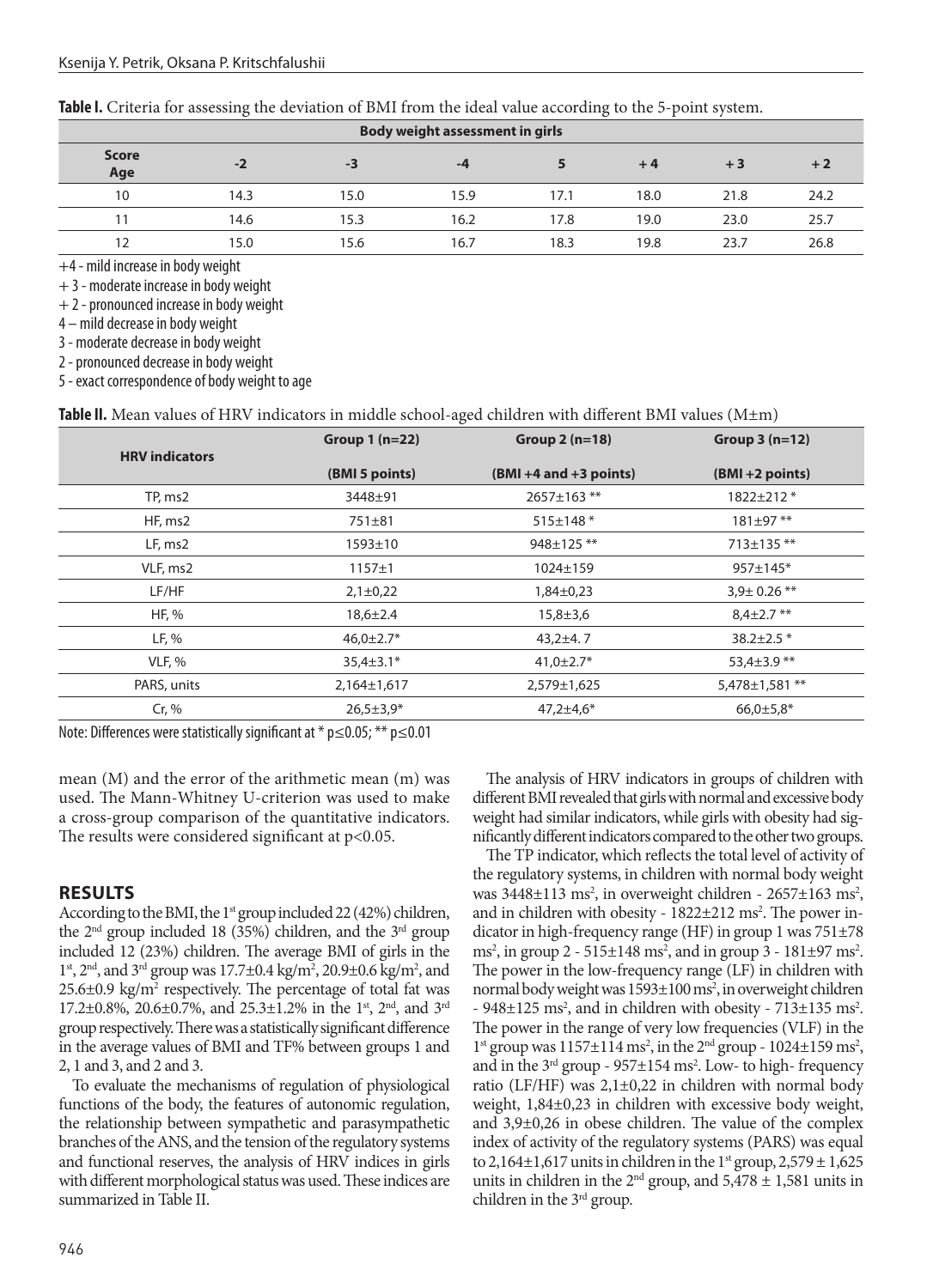

**Fig. 2.** The relationship between the ANS effect pathways on heart rhythm in groups of middle school-aged children with different values of BMI.

Although the highest absolute values of VLF ms<sup>2</sup>, LF ms<sup>2</sup>, and HF ms<sup>2</sup> were recorded in children with normal body weight as compared to children with excessive body weight and obesity, the relative values of these indicators differed. The highest value of the fractional contribution of the power in the very low frequency range (VLF) to the TP was found in children with obesity (53,4±3,9%), a slightly lower value was found in children with excessive body weight (41,0±2,7%), and the lowest value was recorded in children with normal body weight (35,4±3,1%). However, the fractional contribution of the power in the high frequency range (HF) to the TP was the lowest in obese children (8,4±2,7%), and practically equal in children with normal and excessive body weight (18,6±2,4% and 15,8±3,6% respectively). The fractional contribution of the low frequency range (LF) to the TP in children with different BMI values was as follows: group  $1: 46,0 \pm 2,7\%$ , group  $2: 43,2 \pm 4,7\%$ , and group 3: 38,2±2,5%.

The analysis of the contribution of the frequency components of the TP to the structure of the heart rhythm modulation within each group revealed that the wave structure of heart rhythm in children with normal and excessive body weight was LF> VLF> HF, while in obese children it was VLF> LF> HF.

During the transition from the clino- to the orthoposition, differences were also found in the value of the Cr indicator among girls of different constitution. Thus, representatives of groups 2 and 3 had an accelerated type of heart rate response to changes in body position compared with those of the first group. It also indicates on the autonomic dysfunction due to excessive activation of the sympathetic ANS in these individuals.

# **DISCUSSION**

The comparison of HRV indices between the groups of children shows that obese girls have abnormalities in the functioning of some systems, in particular of the cardiovascular and regulatory systems, and in their adaptation abilities.

The analysis of the levels of tension of the regulatory systems showed that the sum of PARS points in girls of the 3<sup>rd</sup> group averaged 5,478± 1,581 units, which exceeds the normal value of this indicator and points to the presence of premorbid state in subjects of this group. This is manifested by the tension of the regulatory systems, decreased functional reserves and the beginning of the development of energy and metabolic imbalance [13].

The evaluation of the indicator of the total activity of the regulatory systems in girls of the same group revealed a decrease in the total power of the spectrum (TP) (1822±212 ms2 ), the normal value of which is within 1906-5790 ms<sup>2</sup> [14]. Overall, the neurohumoral regulation in subjects in this group was characterized as VLF> LF> HF. Relative to the total power, VLF accounted for 55%, LF - for 38%, and HF – for only 8%. This proportion reflects an increased level of humoral and metabolic influences in modulation of heart rhythm and a decreased level of parasympathetic influence. Because VLF index is a sensitive indicator of the regulation of metabolic processes and reliably reflects energy-deficient states, the predominance of its influence in heart rhythm modulation points to the tension of regulation mechanisms and depletion of adaptation resources [13].

The analysis of spectral indices of the vagosympathetic balance (LF/HF) in obese girls also suggests the domination of sympathetic influences and a decrease of vagus activity in relation to the cardiovascular system, and a decrease of the central control loop activity. This can be regarded as a prognostically unfavorable risk factor [15]. The lowest absolute values of VLF ms<sup>2</sup>, LF ms<sup>2</sup> and HF ms<sup>2</sup> in the 3<sup>rd</sup> group compared to the  $1<sup>st</sup>$  and  $2<sup>nd</sup>$  groups also indicate a significant preponderance of the role of the sympathetic branch of the ANS over its parasympathetic branch.

Therefore, our study revealed that obese girls have a decreased activity of the parasympathetic nervous system and an increased activity of the sympathetic nervous system, which can be considered as an increased tension of the adaptation mechanisms, a decrease of reserve capacities, and the development of functional autonomic disturbances with their further transformation. Our data is confirmed by the results of the research on this problem, namely, those showing that BMI in obese children is negatively associated with HF, and positively associated with LF and the HF/LF ratio [16].

# **CONCLUSIONS**

Obese girls exhibited disturbances in the functional state of the ANS towards sympathicotony and increased functional activity of the suprasegmental ANS divisions, which can be interpreted as an autonomic dysfunction.